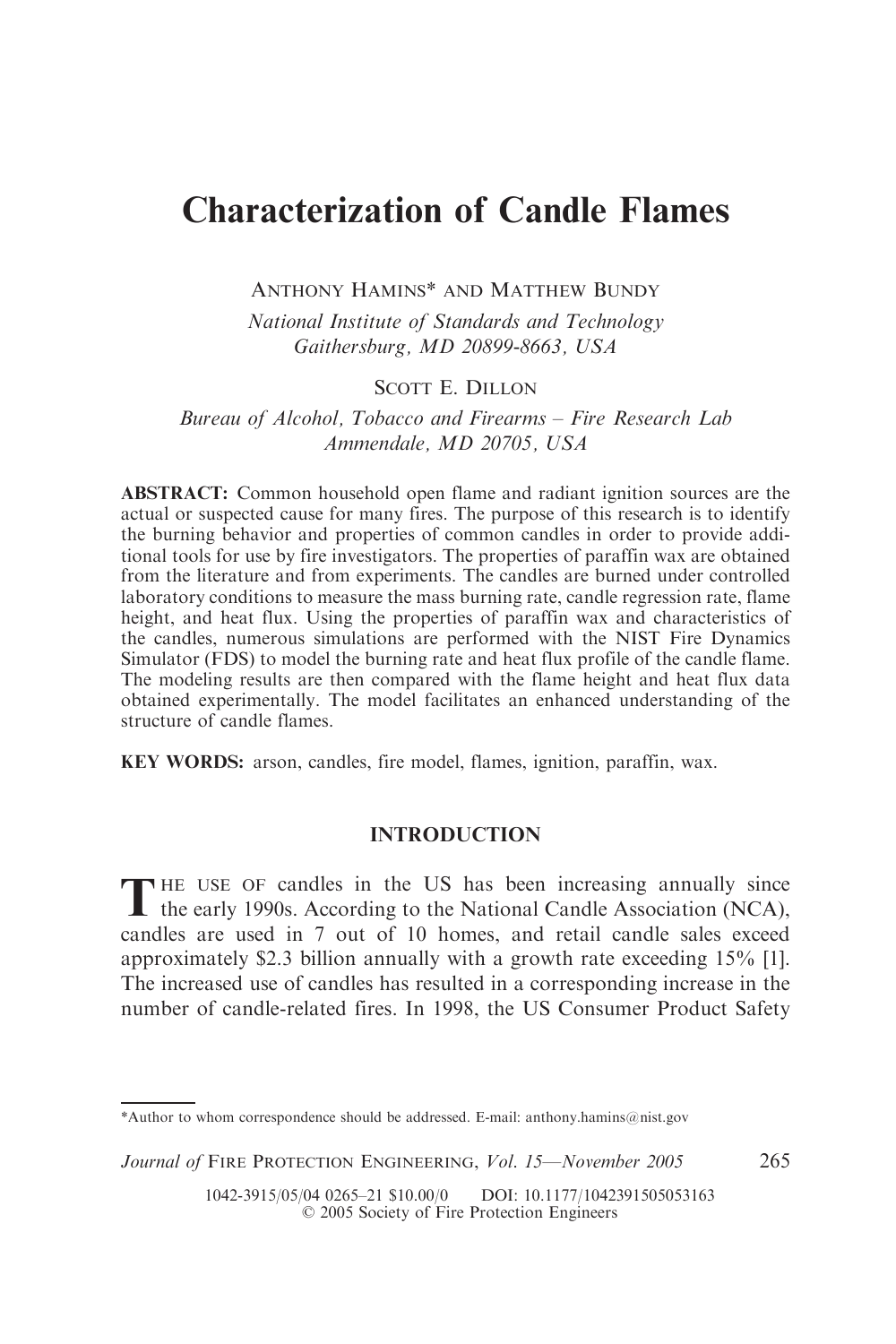Commission (CPSC) estimated that there were 12,800 candle-related fires that resulted in 170 deaths and 1200 injuries [2]. In 2001, the National Fire Protection Association (NFPA) estimated that candles were responsible for approximately 18,000 residential structural fires, which caused 190 civilian fatalities, \$265 M in property loss, and 1500 civilian injuries [3]. Candles account for a large proportion of the injuries from all residential fires [4]. A 2002 study reported that unattended candles are the number one cause of candle-related fires, closely followed by candles placed in close proximity to combustible materials [5]. The types of materials most often ignited by candles were found to be mattresses or bedding, cabinetry, and curtains and blinds or drapery. Forty-five percent of candle-related fires were found to originate in the bedroom [5]. Despite the rise in candle use and candle-related fires, very little information is available to fire investigators to establish the likelihood of a candle being the cause of a fire.

Faraday gave the first comprehensive scientific study on the physics of candle burning almost 150 years ago [6]. Through a series of simple and elegant experiments, exceptional insight was provided on the chemical structure and fluid mechanics associated with the combustion of candle burning. Almost all recent studies on the structure of small laminar nonpremixed flames have focused on more controlled combustion situations, involving for example, slot burner flames or flames involving reactants flowing through co-annular tubes. This study reverts to the examination of actual candles, with the purpose of characterizing candle flames to support the work of fire investigators, who need quantitative information on possible sources of fire ignition. This study involves the characterization of burning candles including their mass burning rate, heat release rate, regression rate, flame height, wick length and shape, and the heat flux profile about the flame. Data on the thermophysical properties of candle wax was reviewed to better describe the energetics of candle burning. The properties of the wax and the physical dimensions of a burning candle were used as input for a computational model that was developed to simulate a burning candle flame. The candle flame model was favorably compared with experimental results, allowing an enhanced understanding of the structure of candle flames.

## OVERVIEW OF CANDLES

A modern candle consists primarily of wax and a wick. The wax can be mixed or formulated with additives such as dyes or pigments for color, fragrances for scent, as well as other ingredients that affect the surface finish and adhesion. The most common type of wax used in the candle making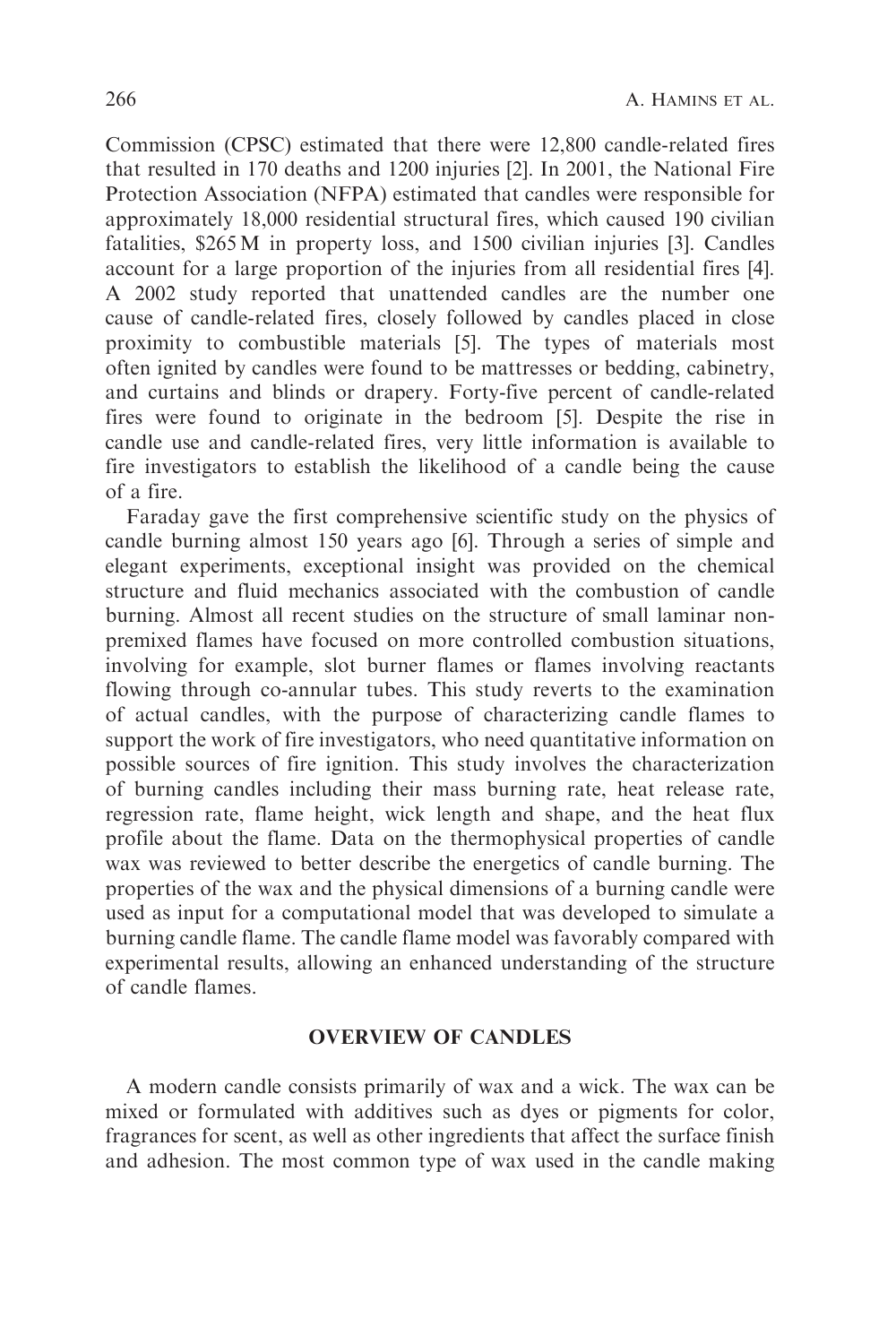process is petroleum-derived paraffin, which has been refined to contain a low percentage of residual oil. The melting point of the paraffin wax used is determined by the manufacturer based on the candle's intended size, shape, and use. Other specialty candles can be made from beeswax, stearic acid, and clear gels. The various dyes and fragrances added to the wax are designed not to interfere with the burning of the candles and to produce 'clean' combustion products (water and carbon dioxide). The actual effects of these additives, however, is unclear. The wick consists of a braided or twisted fabric (usually cotton) that is designed to match the type of candle and wax. The most common type of wick is the flat braid wick, with others being a square or cored braid [7].

The National Candle Association provides the following general descriptions of candles [7]:

- Taper a slender candle, typically  $0.15-0.45$  m in height, to be held securely upright by a candle holder (see Figure 1).
- . Votive a small cylindrical candle, usually about 40 mm in diameter and 50 mm or 60 mm high, which is placed in a 'cup' (usually made of glass) to hold the liquefied wax that results from burning; originally produced as white unscented candles for religious ceremonies; they are now available in many colors and scents.
- . Pillar or Column a rigid, self-standing candle that is thick in diameter, with one or more wicks.
- . Luminaria an outdoor candle created by planting a 15-h votive in a container filled with sand.



Figure 1. Paraffin wax candle and cone calorimeter test specimen.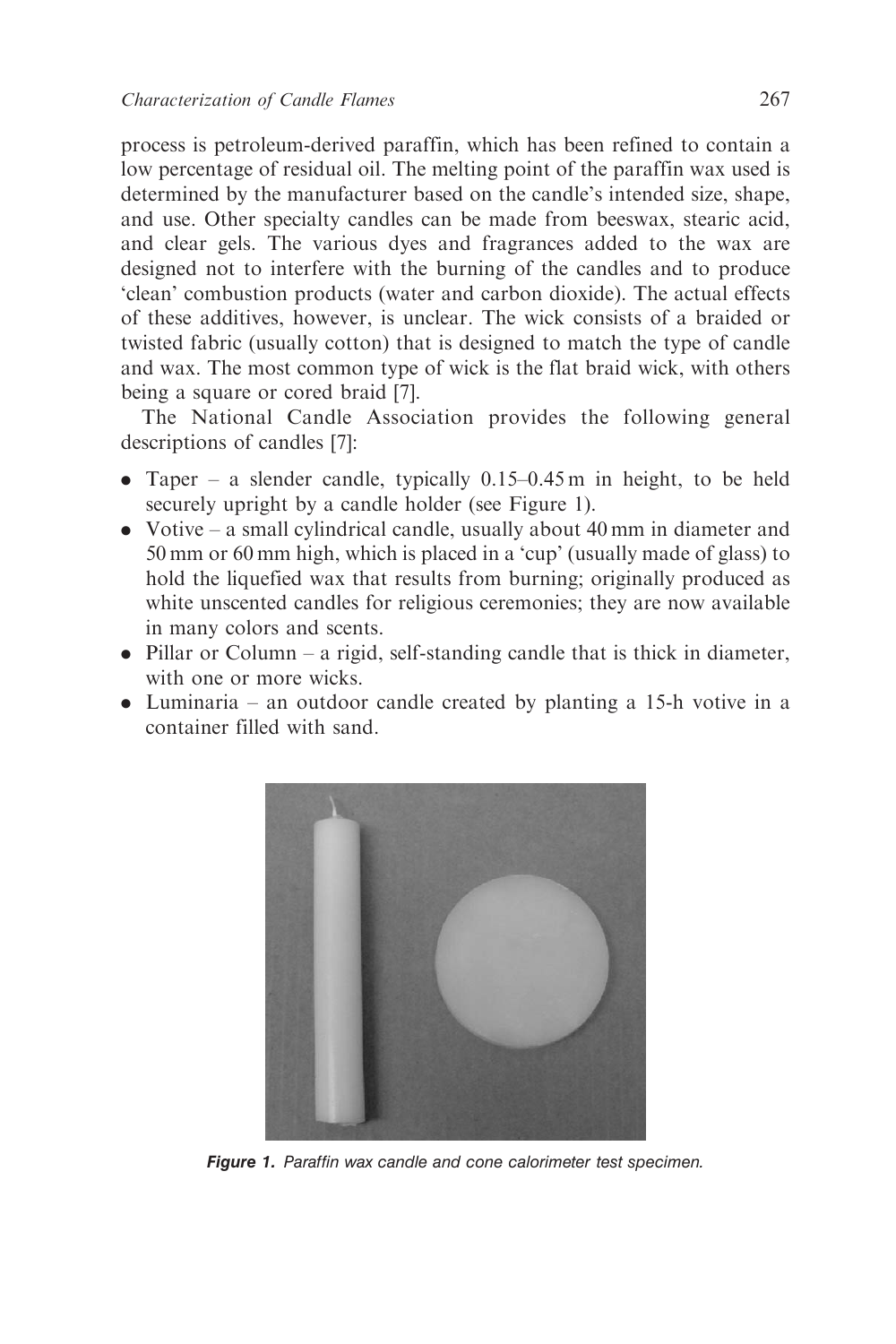- Container or Wax-filled a candle that is poured into a special glass, tin, or pottery container.
- . Tealight a small cylindrical candle, usually about 25 mm in diameter and 40 mm high, which is filled in its own holder, typically made of metal.
- . Specialty an unusually shaped or sculpted free-standing candle.
- $\bullet$  Gel a transparent-type candle typically having a rubber-like consistency, made primarily from gelled mineral oils or gelled synthetic hydrocarbons, and poured into a container to maintain its shape.
- . Floating a shallow candle with a smooth, slightly convex bottom designed specifically to float on water.

Owing to the various candle types and wax combinations available, the preliminary portion of this study was to focus on a single type of candle. According to the NCA, there are over 350 manufacturers of candles in the US, and a major manufacturer can offer 1000–2000 varieties of candles [1]. Because of their common use, this study focuses primarily on paraffin wax candles of the taper variety, with a single column-type candle investigated for comparative purposes. Early in the investigation, it was found that the burning rate and heat flux from the candle flame depends on many interdependent factors including wick length, wick shape, mass burning rate, heat release rate, flame height, and paraffin wax formulation, which has a direct effect on the density, melting point, and viscosity. Therefore, tapertype candles became the primary focus of this preliminary burning characterization and heat flux study (see Figure 1).

The primary candle selected for the study was a 305-mm long white, paraffin wax, taper-style candle with a diameter of  $21 \pm 0.5$  mm over its entire length. The wick was a flat braid type, approximately  $1 \text{ mm} \times 2 \text{ mm}$  wide.

# PARAFFIN WAX

The primary component of a candle is paraffin wax, which is a composite material that is made up of a mixture of straight-chain hydrocarbon molecules. The molecular formula for paraffin is  $C_nH_{2n+2}$ , where the value of n ranges from 19 to 36 and the average value is 25 [8].

The characteristics of a particular paraffin wax are commonly defined by its physical properties. These properties include melting point, penetration, drop point, viscosity, oil content, color, odor, and others listed in Table 1. These properties help manufacturers assess the appropriateness of a particular wax for a particular type of candle that they intend to manufacture. The most important of these properties from a manufacturing standpoint is the melting point, which dictates the type of candle that can be produced. For instance, the melting point of the paraffin wax used in the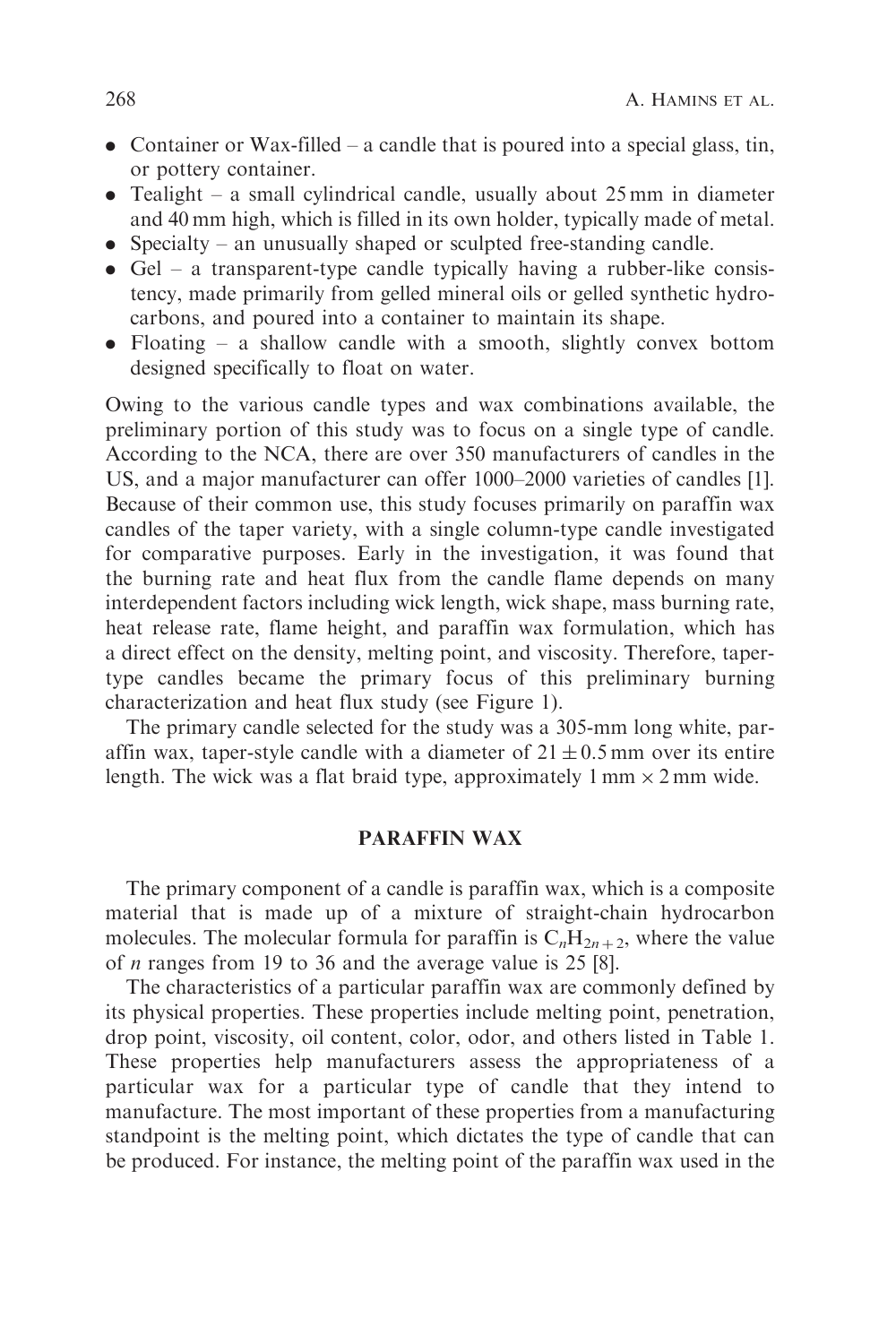| <b>Property</b>                            | Value                          | <b>Reference</b>    |
|--------------------------------------------|--------------------------------|---------------------|
| Carbon number, range $(C_nH_{2n+2})$       | $19 - 36$                      | $[8,10]$            |
| Carbon number, average $(C_nH_{2n+2})$     | $23 - 25$                      | [8]                 |
| Molecular weight (average)                 | 350-420 kg/kmol                | [8]                 |
| Melting point                              | $48-68$ °C                     | [8, 10, 11, 13, 14] |
| Congealing point                           | $66-69^\circ C$                | [12, 13]            |
| Flash point                                | 204-271°C                      | [8, 10, 11, 13]     |
| Fire point                                 | 238-263°C                      | [14]                |
| Boiling point                              | 350-430°C                      | $[12]$              |
| Oil content (average)                      | $0.1 - 0.5\%$                  | [13, 14]            |
| Oil content (maximum)                      | $0.5 - 0.9%$                   | $[13]$              |
| Density (at room temperature)              | 865–913 kg/m <sup>3</sup>      | [12, 15]            |
| Density (at 82°C)                          | 766–770 kg/m <sup>3</sup>      | $[16]$              |
| Specific gravity                           | $0.82 - 0.92$                  | [11]                |
| Kinematic viscosity (at $100^{\circ}$ C)   | $3.1 - 7.1$ mm <sup>2</sup> /s | [10, 13, 14]        |
| Vapor pressure (at 100°C)                  | 2.67 kPa                       | [11]                |
| Net heat of combustion                     | 43.1 MJ/kg                     | $[17]$              |
| Gross heat of combustion                   | 46.2 MJ/kg                     | $[17]$              |
| Latent heat of fusion                      | $0.147 - 0.163$ kJ/g           | $[12]$              |
| Specific heat (solid at 35–40°C)           | 2.604 kJ/kg K                  | $[12]$              |
| Specific heat (liquid at 60–63°C)          | 2.981 kJ/kg K                  | $[12]$              |
| Thermal conductivity (at room temperature) | $0.23$ W/m K                   | $[15]$              |
| Melted wax temperature                     | $82 - 85$ °C                   | [18, 19]            |
| (average, around base of wick)             |                                |                     |
| Maximum flame temperature                  | $1400^\circ C$                 | [20]                |

Table 1. Properties of paraffin candle wax from the literature.

manufacture of taper and pillar candles ranges from 59 to  $65^{\circ}$ C [9]. Heat release properties, such as the effective heat of combustion are not of interest to wax producers or candle manufactures and are therefore typically not measured. A list of material properties for paraffin wax has been provided in Table 1. The properties presented represent ranges of values and due to the incompleteness of data from each reference, only limited attempts have been made to relate the dependence of these properties, i.e., the melting point with respect to flash point, density, and kinematic viscosity as presented in Figures 2–4.

The heat release rate of the candle has a direct impact on the character of a candle including its heat flux distribution. In order to develop an accurate understanding of the behavior of a candle, the heat of combustion of the burning wax is important. As Table 1 indicates, only one value for the net heat of combustion could be found in the literature [17]. Measurements of the heat of combustion of the candle using the cone calorimeter and an oxygen bomb calorimeter are described next.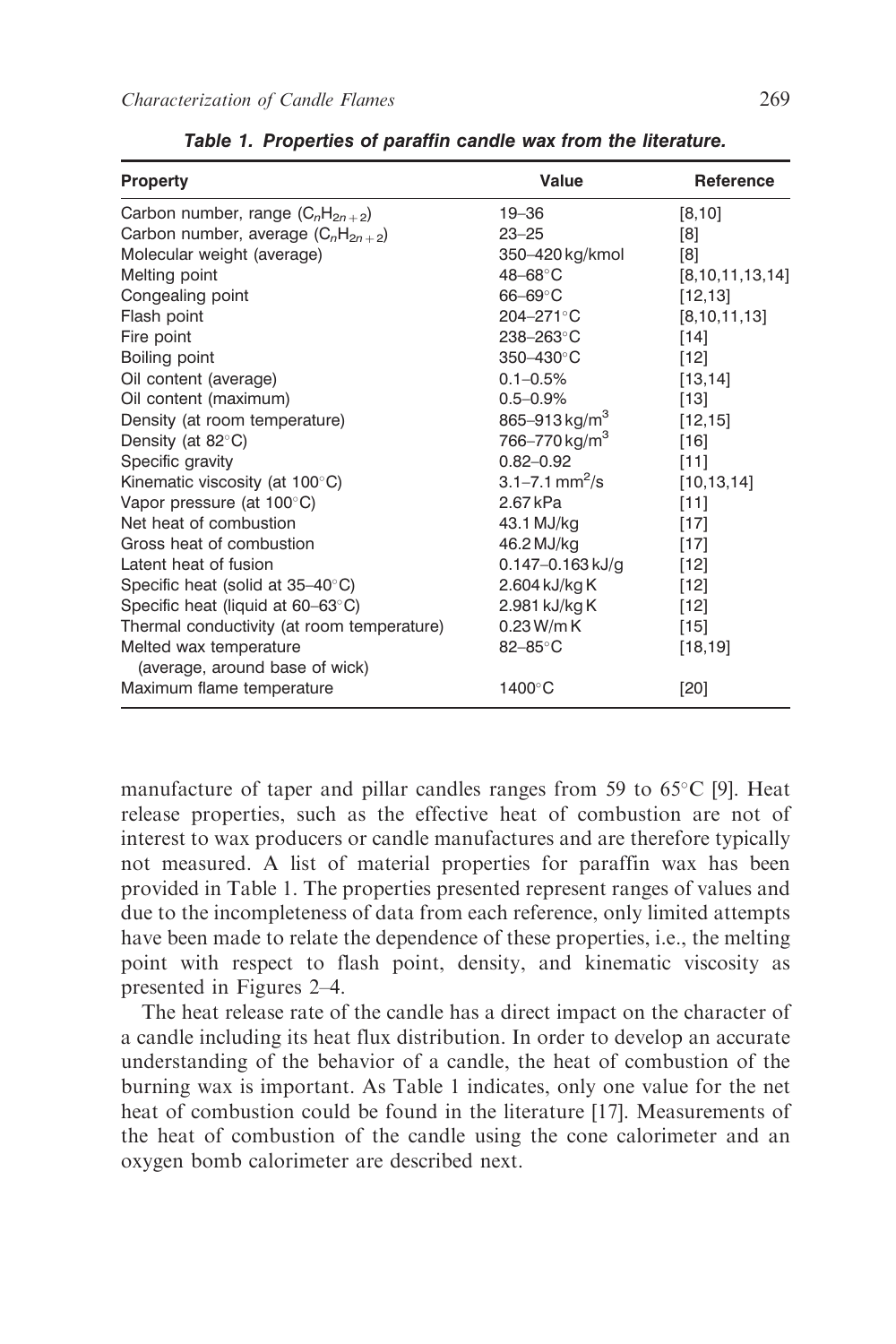

Figure 2. Temperature dependence of the flashpoint of paraffin candle wax [8,10,11,13].



Figure 3. Temperature dependence of the density of paraffin candle wax [13,16].



Figure 4. Temperature dependence of the kinematic viscosity of paraffin candle wax [10,11,14].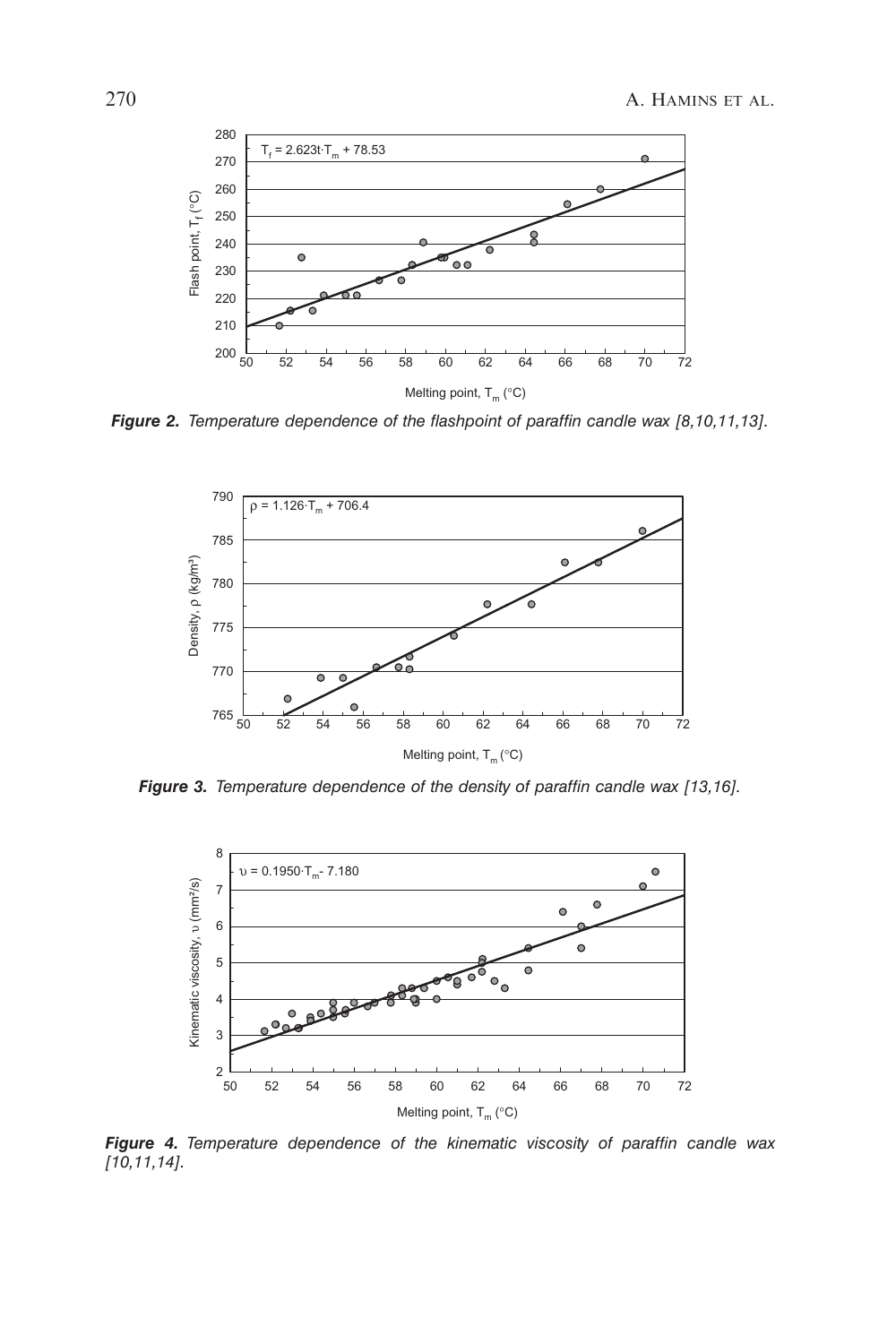The effective heat release rate  $\overline{Q}$  of a burning candle flame is the product of the mass burning rate of the fuel  $(m)$ , the net heat of complete combustion of the fuel  $(H_c)$ , and the combustion efficiency  $(\chi_a)$ :

$$
\dot{Q} = \chi_{\rm a} \cdot \dot{m} \cdot H_{\rm c} \tag{1}
$$

where the product of  $\chi_a$  and  $H_c$  is the effective heat of combustion ( $\Delta h_{c,eff}$ ):

$$
\Delta h_{\rm c,eff} = \chi_{\rm a} \cdot H_{\rm c} \tag{2}
$$

In general, the combustion efficiency varies for different fuels, and is limited by definition to values between 0 and 1. For the paraffin wax studied here,  $\chi$ <sub>a</sub> was determined by several ways as described here.

In addition to the mass burning rate and the heat of combustion, the radiative heat loss fraction also influences flame behavior. The radiative fraction  $(\chi_r)$  characterizes the importance of radiative emission from a fire or flame. It is defined as the ratio of the rate of radiative energy emitted to the surroundings  $(Q_r)$  to the heat release rate  $(\dot{m} \cdot H_c)$ :

$$
\chi_{\rm r} = \frac{\dot{Q}_{\rm r}}{\dot{m} \cdot H_{\rm c}}.\tag{3}
$$

To determine  $\chi_r$ , the values of  $\dot{Q}_r$ , *m*, and  $H_c$  were measured for the candle as described as follows.

## EXPERIMENTAL APPARATUS AND PROCEDURE

## Heat of Combustion

The effective heat of combustion  $(\Delta h_{c,eff})$  for the paraffin wax samples selected for study were determined using the cone calorimeter in accordance with ASTM E 1354 [21]. In an independent set of experiments, the net heat of combustion  $(H_c)$  was determined using an isoperibol oxygen bomb calorimeter in accordance with ASTM D5865-03a [22]. Equation (2) relates the effective heat of combustion  $(\Delta h_{c,eff})$  to the net heat of combustion  $(H_c)$ .

The candles were broken into small pieces and the wick material was removed. For the cone calorimeter experiments, test specimens were prepared by placing the wax pieces into a 8-mm thick by 75-mm diameter mold. A press maintained at an elevated temperature and pressure  $(45^{\circ}C)$ and 28 MPa) was used to produce the uniform test specimens shown in Figure 1. A number of experiments were conducted with the cone heater set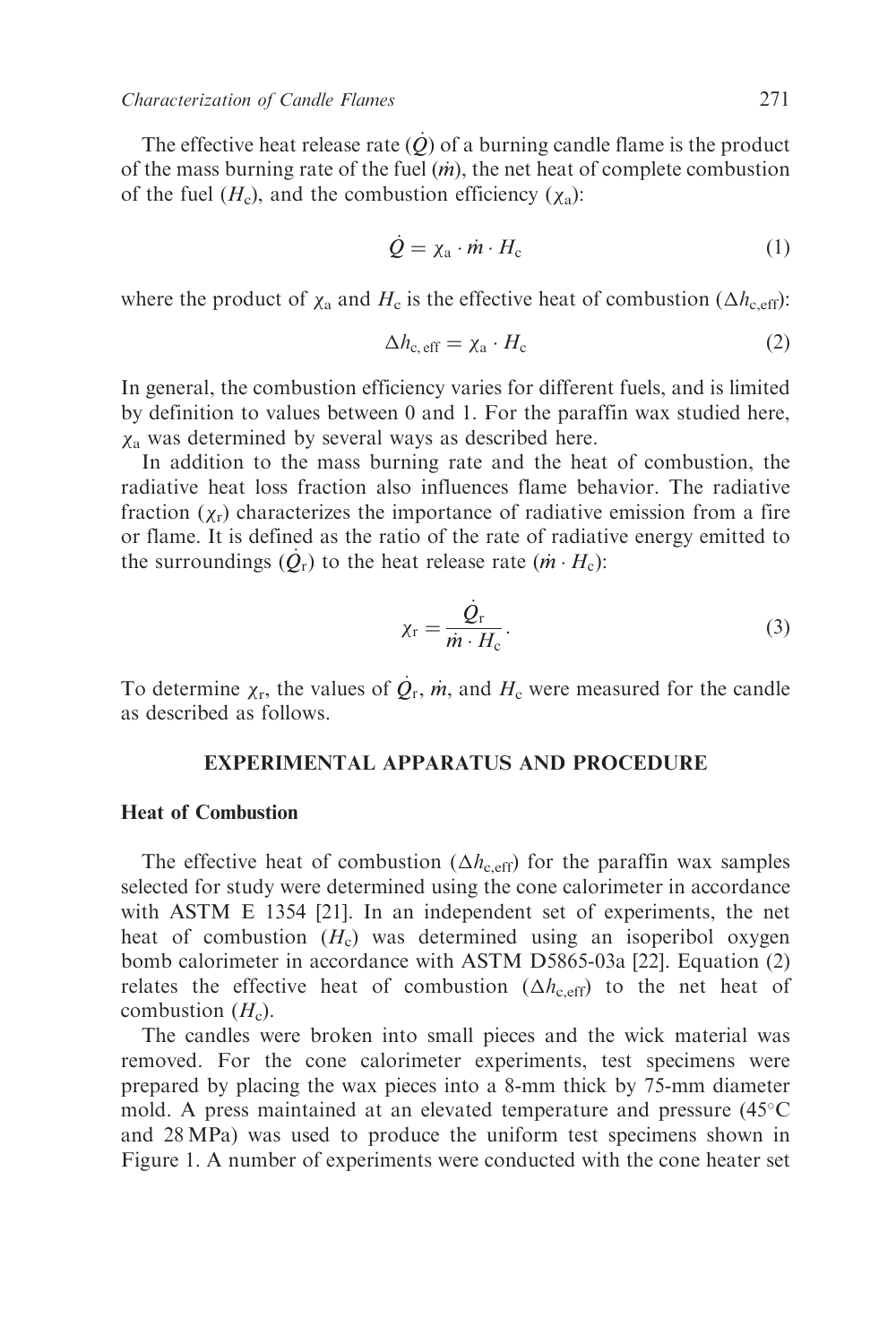to incident heat fluxes from 10 to  $40 \,\mathrm{kW/m^2}$ . For analysis of the cone data, the heat of combustion per gram of oxygen  $(\Delta h_c/r_o)$  was taken as  $12.7 \pm 0.1$  MJ/kg, consistent with other species with molecular formula  $C_nH_{2n+2}$ , or equivalently  $43.8 \pm 0.7$  MJ/kg of fuel. The effective heat of combustion for each test specimen was calculated over the time period from ignition of the specimen to the time when the flame was out. For the oxygen bomb calorimeter, small  $(\approx 0.5 \text{ g})$  wax samples cut from the candles were used for testing.

### Candle Flames

Experiments were conducted in a  $0.61 \times 0.61 \times 0.76$  m<sup>3</sup> (width  $\times$  length  $\times$ height) enclosure to reduce drafts and facilitate establishment of a laminar candle flame. The chamber was raised 20 mm off the supporting surface, and the bottom surface was provided with 44 uniformly spaced 6-mm diameter holes around the perimeter to allow fresh air to enter the chamber without producing unwanted drafts. A 150-mm diameter hole fitted with a 150-mm high chimney was provided at the top of the chamber to allow heat and combustion products to vent into an exhaust hood. One side of the chamber was hinged and provided with two latches to allow access to the inside of the chamber for specimen placement, ignition, and platform adjustment during the experiments. The candles were supported in the vertical orientation on a load cell within the chamber (see Figure 5). The load cell was located



Figure 5. Candle on load cell.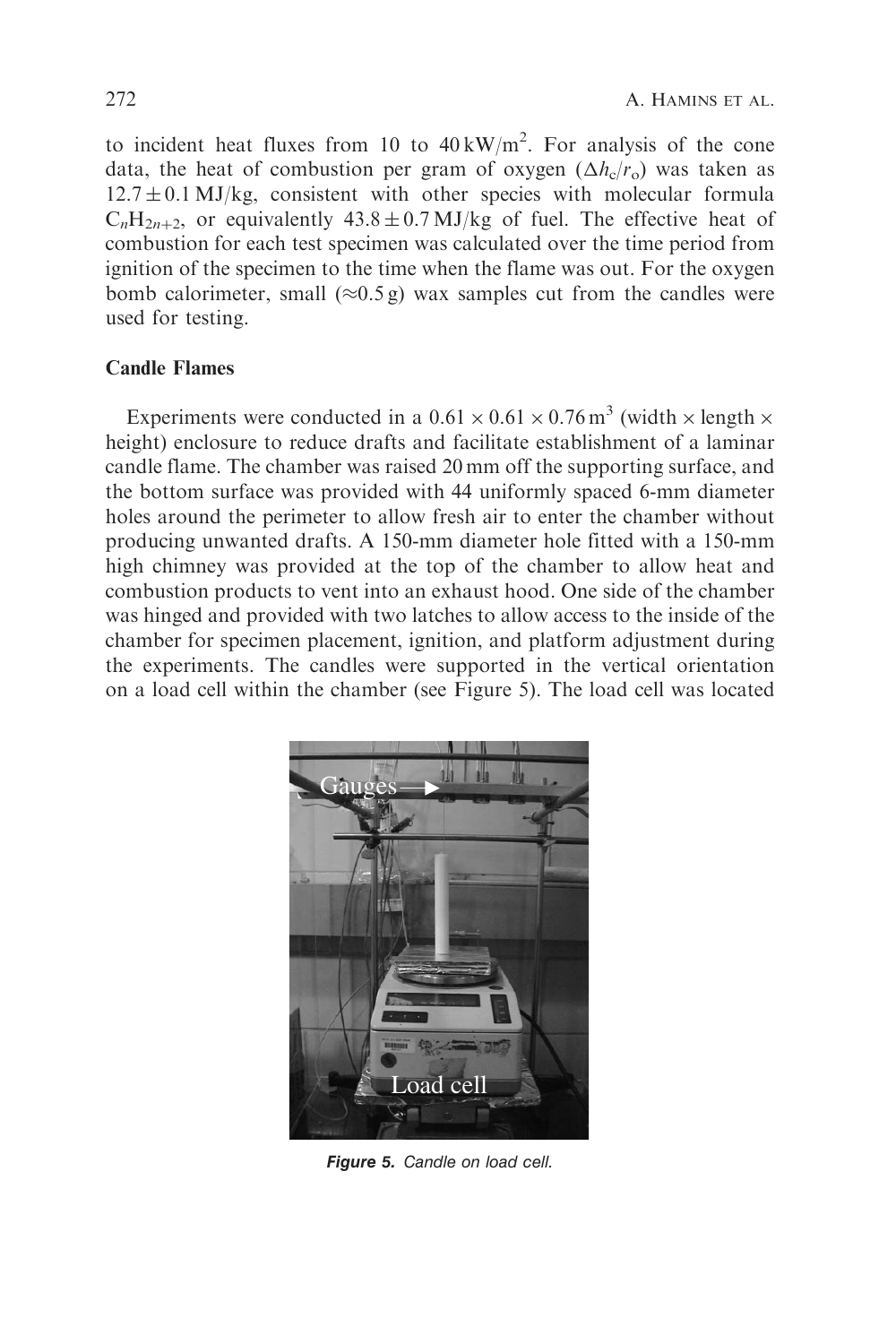on a jack stand that allowed the entire assembly to be raised or lowered during a test in the vertical direction. The Schmidt–Boelter heat flux transducers were mounted in a rigid frame either horizontally above the candle specimen as shown in Figure 5 or in a vertical orientation for measurement of the radial flux. The transducers were water cooled with a 25-mm diameter copper body. Each transducer contained one 9.5 mm diameter total heat flux sensor as well as one 7.5 mm diameter radiant heat flux sensor located 13 mm apart. For measurements in the flame and near the flame tip, a Schmidt–Boelter total heat flux gauge with a diameter of 3.2 mm was used to reduce the impact of the gauge on the flame structure. The Schmidt–Boelter flux gauges were calibrated water-cooled thermopiles, whose sensor surface temperature was uniform and similar to that of the cooling water. This makes it preferable over flux gauges of the Gardon design (metal foil sensor with a single central thermocouple) for measurements involving mixed convective and radiative heat fluxes. The Schmidt– Boelter gauges have a nominal field of view of  $180^\circ$  and a time response of  $\approx 0.5$  s. A type K thermocouple was positioned in the water flow exiting the transducers to ensure that the flux from the candle flame did not produce a temperature increase in the transducer. The water supplied to the transducers was heated to  $77 \pm 2^{\circ}$ C in order to eliminate condensation on the surface of the transducers. The elevated temperature of the cooling water was found to impact the zero-flux signal offset, but not the value of the calibration itself. Additional thermocouples were positioned at the top and bottom of the chamber to monitor the ambient conditions. The voltage output of the transducers and thermocouples was recorded digitally by a data acquisition system every 3–5 s.

The radiant heat flux sensor on the dual gauges was fitted with a sapphire window to prevent convective heating. The manufacturer's calibration was used. The sources of uncertainty in the measurement were uncertainty in the voltage reading and uncertainty in the calibration. The dominant uncertainty with this type of gauge was the calibration itself. Sapphire cuts off at  $\approx 6.5 \,\text{\mu m}$  [23] and the manufacturer calibration accounts for this. A comparison of the Schmidt–Boelter flux gauge and the radiant heat flux sensor at locations where the convective flux was considered negligible confirmed that the calibrations were consistent with each other in a convection-free environment.

A recent round-robin test [24] of similar gauges at five international fire facilities (using a variety of calibration methods) indicated a standard deviation of about  $\pm 3\%$ , or  $\pm 3 \text{ kW/m}^2$  at a flux of  $100 \text{ kW/m}^2$ . In the round-robin study, the calibration by the manufacturer of this gauge fell well within the range of variation of the other lab-to-lab variations. Thus, the same calibration uncertainty  $(\pm 3\%)$  was applied here.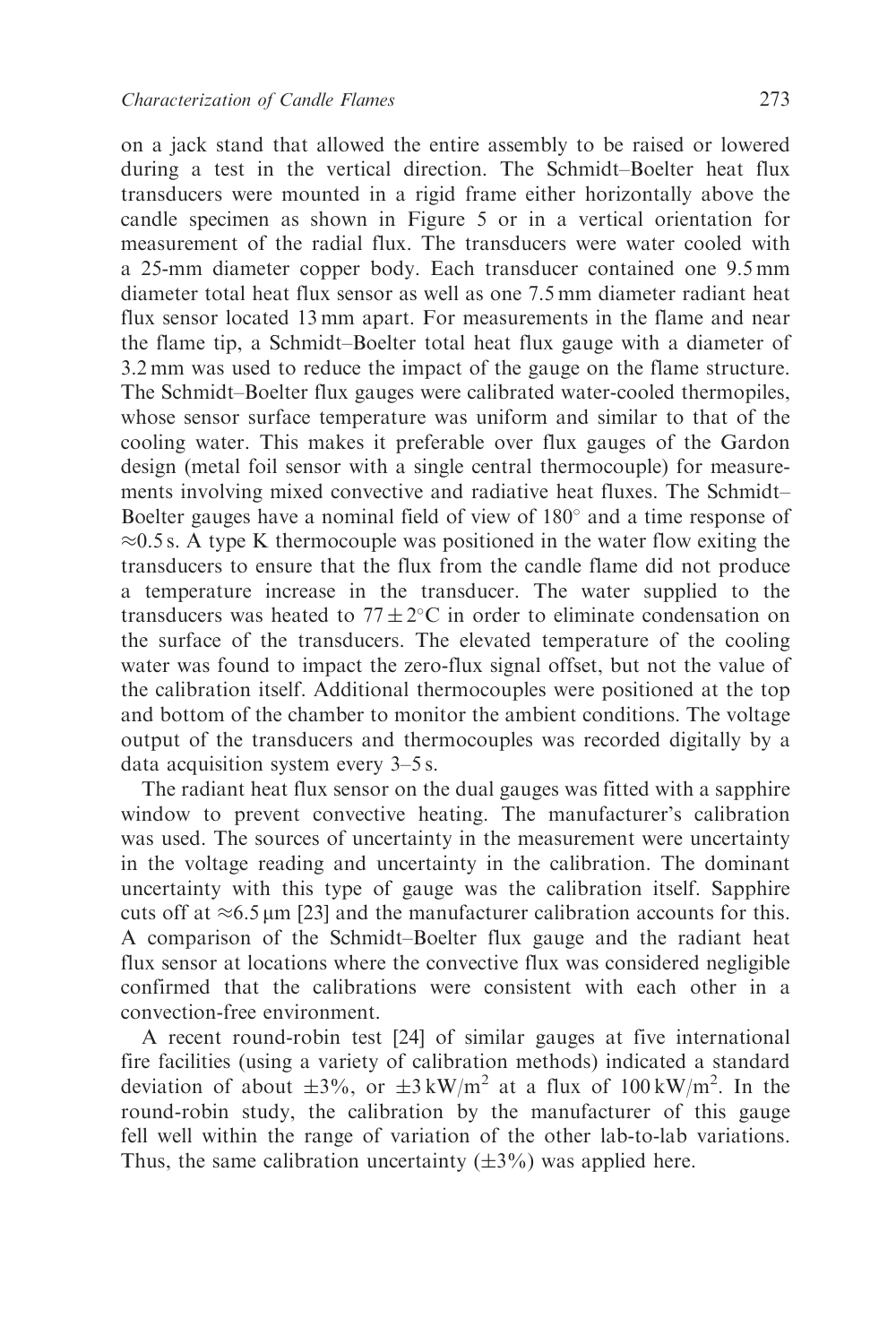Prior to each test, the position of the candle in relation to the heat flux gauges was verified. This was often difficult, but could be simplified by conducting each test with a candle that had been pre-burned for 20–30 min and allowed to cool. Burning the candle allowed the natural curvature of the wick to become obvious, which then allowed the position of the candle flame to be more accurate since it was recognized that the tip of the flame was generally centered above the center of the curved wick. If an unburned candle were positioned based on the center of the wick, the direction of curvature could move the flame, changing the relative position of the sensor to the flame and thereby reducing the accuracy of the flux measurements.

A digital camera was mounted on an adjustable stand just outside the wall of the test chamber. Close-up digital photographs of the top portion of the burning candle were taken approximately every 1–2 min over the entire test duration. The photographs were used to determine the flame and wick heights as well as the height of the candle with respect to time. A metal ruler with 1 mm graduations was positioned directly next to the candle, which allowed measurements to be made based on physical comparison.

Most tests were conducted for several hours in order to obtain representative sampling of heat flux measurements with respect to the relative height of the flame. The overall distance between the candle and the heat flux transducers was adjusted by lowering or sometimes raising the platform of the jack stand. An additional metal ruler was positioned vertically next to the stand to allow the platform height to be adjusted to within  $\pm 0.5$  mm.

### EXPERIMENTAL RESULTS

## Heat of Combustion

The average ( $n = 5$ ) gross heat of combustion ( $\Delta h_{c,gross}$ ) was measured in accordance with ASTM D5865-03a [22] as 46.5 kJ/g with a standard deviation of  $0.3 \text{ kJ/g}$ . The net heat of combustion  $(H_c)$  and the standard uncertainty was calculated using a hydrogen mass fraction of 0.1477 for paraffin, yielding  $H_c = 43.3 \pm 0.3 \text{ kJ/g}$ , which overlapped the cone results and the literature value within experimental uncertainty. It should be noted that this estimate was for the paraffin wax only and does not take into account combustion of the wick. The contribution of the wick to the heat of combustion, however, was assumed to be relatively small, as the mass fraction of the wick was less than 0.1% of the wax–wick system.

The average effective heat of combustion ( $\Delta h_{\text{c,eff}}$ ) of the primary test candle was determined for incident heat flux exposures of  $10-40 \,\mathrm{kW/m}^2$ in the cone calorimeter [21]. The measured peak heat release rate per unit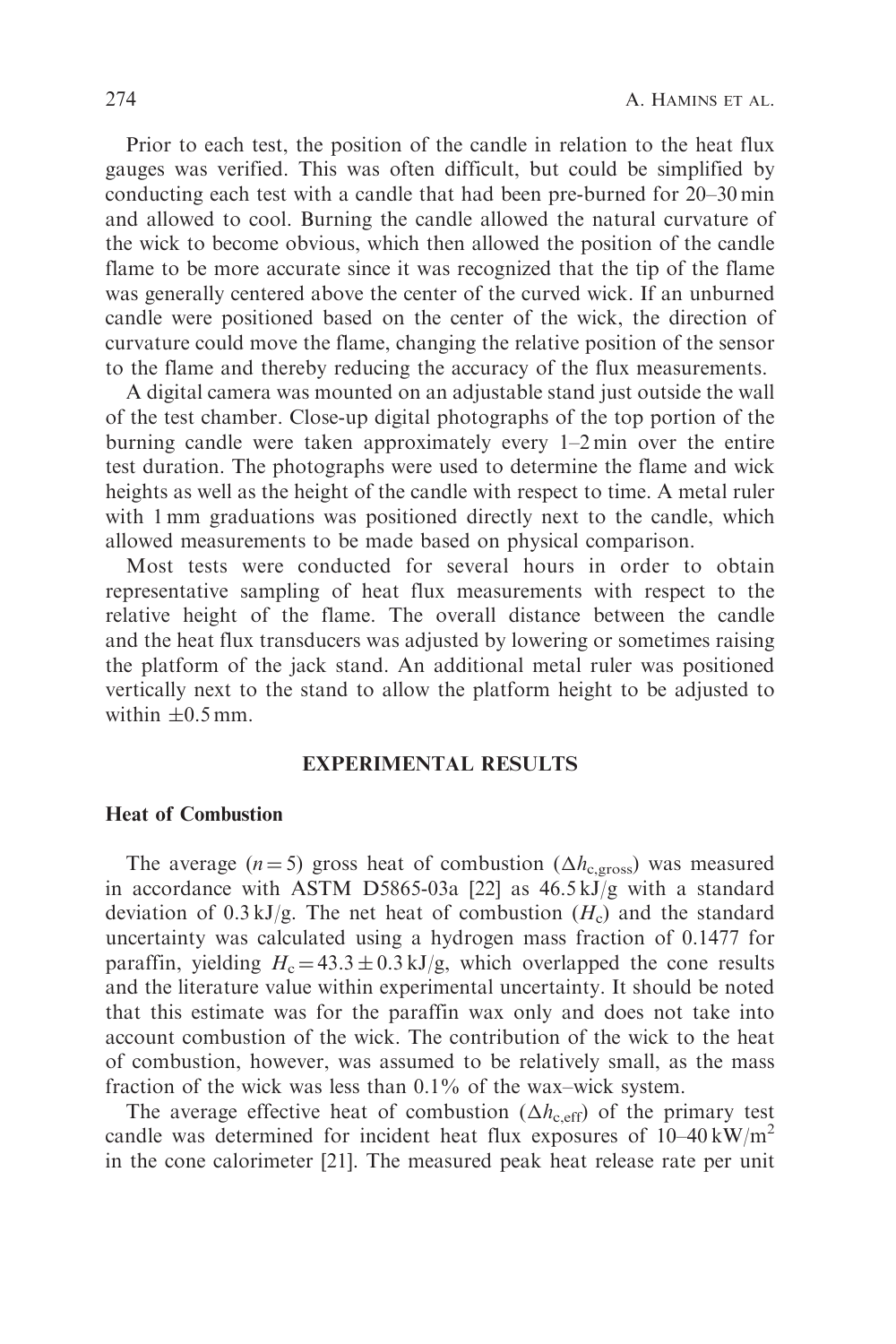sample surface area ranged from 800 to  $4150 \text{ kW/m}^2$  (for incident fluxes of 10 and 40 kW/m<sup>2</sup>, respectively). The  $\Delta h_{c,eff}$  was found to be relatively insensitive to incident heat flux. The average value of the measured  $\Delta h_{\text{c,eff}}$  for the paraffin wax at the various flux levels was measured as  $43.8 \pm 0.7$  kJ/g. The value of  $\Delta h_{c,eff}$  was also measured for candles with eight different wax formulations at an incident flux of  $10 \text{ kW/m}^2$ . This flux level was found to provide a steady burning rate. The  $\Delta h_{\text{c,eff}}$  for the eight different wax formulations tested was found to be highly similar with an average value of  $43.7 \text{ kJ/g}$  and a standard deviation of  $0.6 \text{ kJ/g}$  ( $\approx 1\%$ ). The combustion efficiency, using Equation (2) and an  $H_c$  from the bomb calorimeter of  $43.3 \pm 0.3$  kJ/g was, therefore, nearly complete.

An estimate of the combustion efficiency was also attained by examining the products of incomplete combustion from the cone calorimeter data. The combustion efficiency was defined as the ratio of the net heat of incomplete combustion to the net heat of complete combustion. The standard heats of formation and the measured mass yields of  $CO$ ,  $CO<sub>2</sub>$ , and soot were used to calculate the net heat of incomplete combustion. For irradiance levels of  $10-40 \text{ kW/m}^2$ , the measurement of the CO yield in the cone varied from 0.006 to  $0.014 \frac{g}{g}$ , and the soot yield varied from 0.035 to 0.045  $g/g$ . The total hydrocarbon yield was assumed to be less than 0.005 g/g. Assuming a stoichiometry for the paraffin wax of  $C_{24}H_{50}$ , the combustion efficiency was found to vary from 0.96 to 0.97. Other appropriate stoichiometries led to nearly identical results. The resulting combustion efficiency was consistent with the value found from the measured heat release rate. The results suggest that combustion was nearly complete, which is reasonable for candle flames that do not visibly emit soot, as observed in this study.

## Candle Flames

The mass burning rate (expressed as the mass loss rate), candle regression rate, and flame height are expressed graphically in Figures 6–8, respectively. The flame height,  $h_f$ , is defined as the relative distance between the visible flame tip and the wax pool surface. Each graph represents data obtained from a number of independent tests (either 3 or 5, as indicated). The purpose of these measurements was to characterize the burning behavior of the candles. As the figures indicate, it took 12–15 min to obtain steady burning behavior, after which there was very little change. The time to reach steady state was measured to be about 5 min shorter for pre-burned candles, probably due to the existence of a pre-formed cup, the structure that enfolds the molten pool of wax. Data correlations representing the measured mass loss rate, regression rate, and flame height as a function of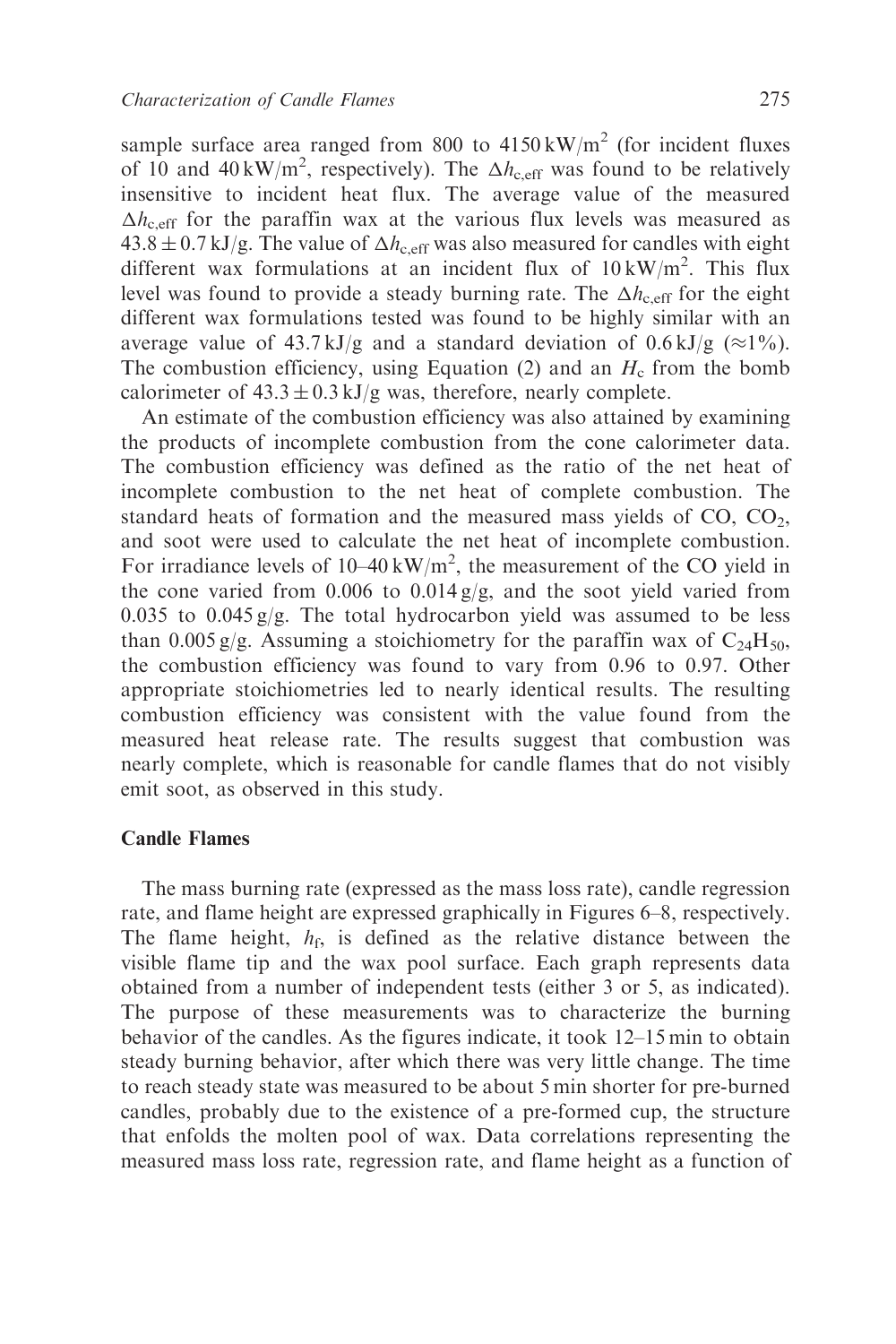

Figure 6. Mass loss rate of a 21-mm diameter candle as a function of time after ignition  $(n = 5$  tests).



**Figure 7.** Regression rate of a 21-mm diameter candle as a function of time after ignition  $(n = 3$  tests).

time after ignition (at time zero) are shown in the figures. The relative standard uncertainty  $(1 \cdot \sigma)$  in the measurements was estimated as 12, 18, and 9% for the mass loss rate, the candle regression rate, and the flame height, respectively, based on the repeat measurements. The regression rate  $(R)$  is related to the mass loss rate  $(m)$  as:

$$
R = \frac{\dot{m}}{\frac{1}{4}\pi D^2 \cdot \rho} \tag{4}
$$

where  $\rho$  is the density of the candle, and D is its diameter. The density was determined through measurement of the mass using a load cell, and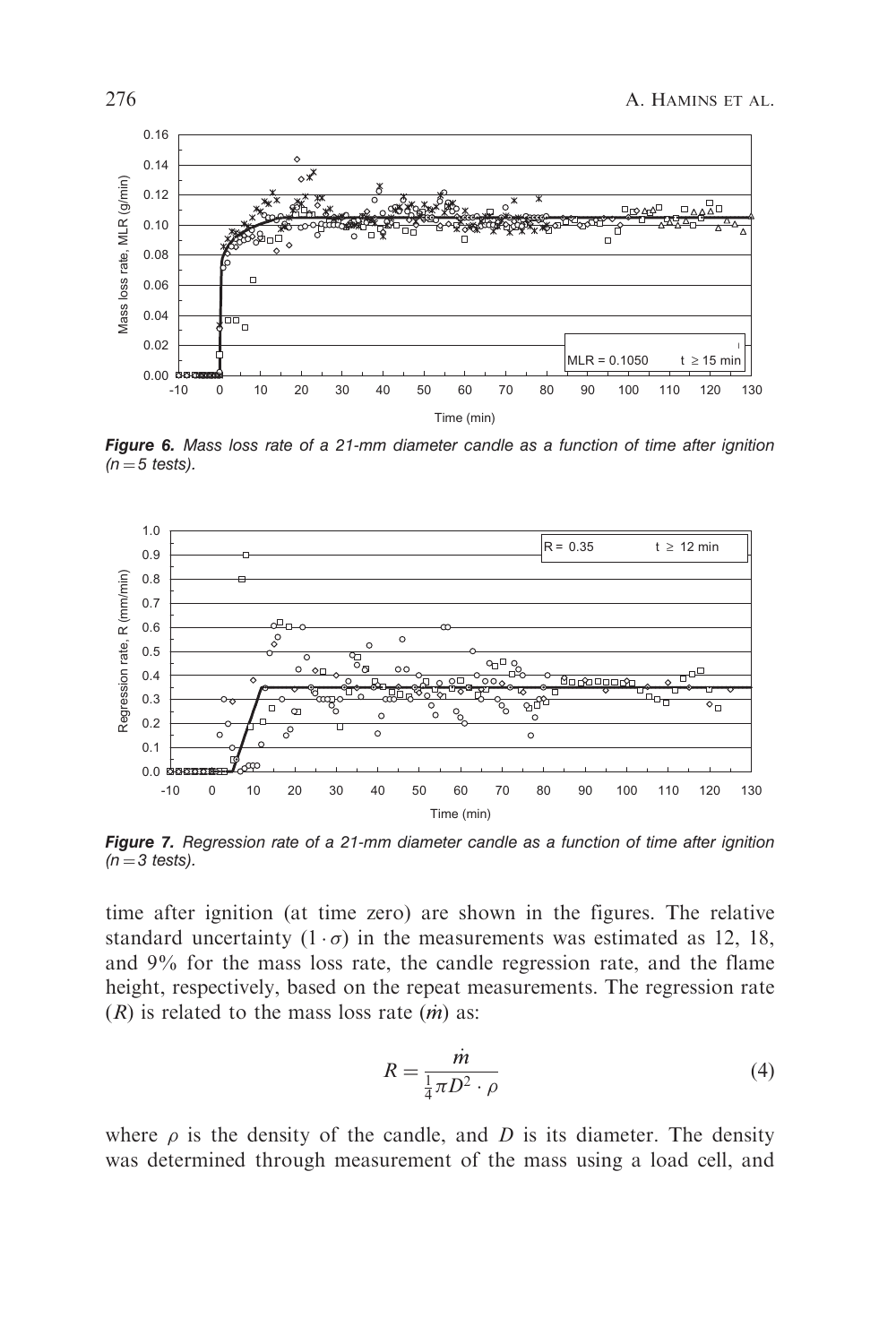an estimate of the volume (with  $D = 21$  mm), which yielded a value of  $847.0 \text{ kg/m}^3$ . This density was slightly (about 2%) smaller than values reported in the literature (see Figure 3 and Table 1). From the measured mean mass loss rate shown in Figure 6 ( $\dot{m} = 0.105$  g/min), Equation (4) shows that  $R = 3.6$  mm/min, which is within 3% of the measured value shown in Figure 7.

From measurements of the mean mass loss rate  $(0.105 \text{ g/min})$  and  $\Delta h_{\text{c,eff}}$  (43.8 kJ/g), the steady-state heat release rate from the candle was calculated as  $77 \pm 9$  W. The mean flame height was measured as  $42 \pm 1$  mm. Measurements of the total and radiative heat flux from the candle flames were made in both the horizontal and vertical directions at varying radial distances from the center of the flame. The radiative heat flux is discussed in the context of CFD modeling in the next section.

The heat flux measurements as a function of radial location at two heights above the base of the flame are presented in Figure 9. It was observed that once steady burning had been established, the base of the flame was consistent with the top lip of the solid candle within 1–2 mm. Figure 9 shows the total flux above the flame tip measured by the 3 mm diameter sensor. The large diameter heat flux transducers could only be brought to within  $\approx$  50 mm of the top of the candle before the flame structure was noticeably impacted. At closer distances, the presence of the heat flux transducer significantly affected the behavior of the flame (e.g., the height). The smaller gauge (3 mm diameter) did not significantly affect the flame when it was within 20 mm of the flame tip. The standard  $(1 \cdot \sigma)$  combined relative uncertainty for the heat flux was estimated as 8% on the centerline and 6% off-centerline based on repeat measurements and a propagation of error analysis. The uncertainty was higher above the centerline due to the



Figure 8. Flame height of a 21-mm diameter candle as a function of time after ignition  $(n = 3$  tests).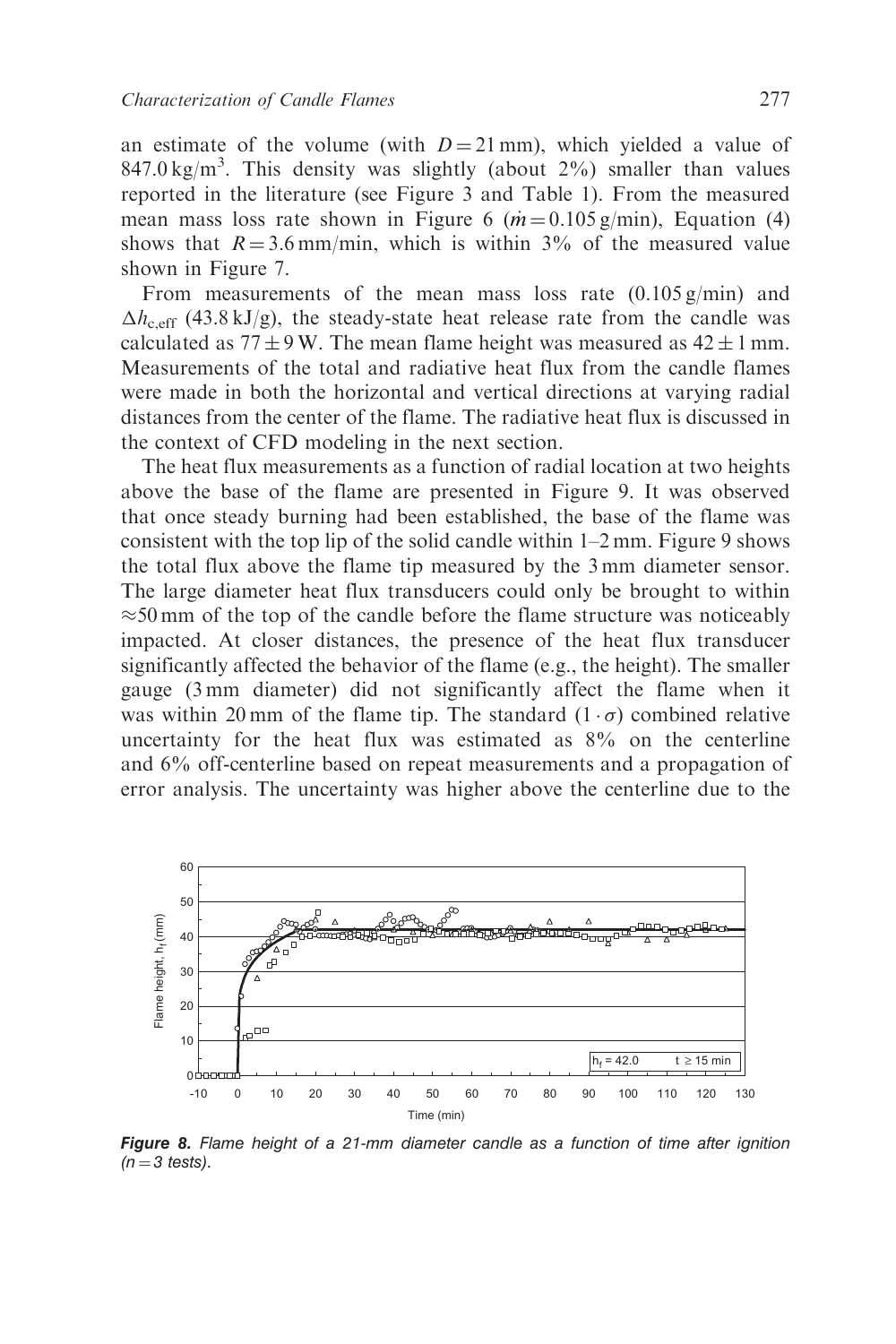

Figure 9. Heat flux above the flame as a function of radial distance from the flame centerline at two vertical positions above the base of the candle using a 3-mm diameter total heat flux gauge.

relatively larger scatter in the data. The highest measured flux was about 145 kW/m<sup>2</sup> , which was measured at the flame tip. The flux decreased with distance from the candle, obtaining values of  $105$  and  $90 \text{ kW/m}^2$ , 18 and 38 mm above the tip (see Figure 9). At locations 260 mm above the candle base, the average flux was on the order of only  $10 \, \text{kW/m}^2$  and large fluctuations in the measurements were observed, which were directly attributed to the turbulent disturbance of the buoyant plume. Figure 9 also shows that the heat flux in the axial direction at radial distances greater than 13 mm and heights 60 mm above the candle base was relatively small. The candle flame was not exactly symmetric about the center of the candle base. Indeed, the wick was curved, and the flame tip was not precisely above the candle center. Figure 9 substantiates this, as the flux was slightly larger on the side closer to the top of the wick, that is, the side at which the wick was pointing.

Figure 10 shows the measured total and radiative heat flux as a function of height above the base of the flame for a gauge positioned at a radial distance 11 mm from the flame centerline and with the gauge directed toward the centerline (see inset in figure). The peak flux at this radial location was more than an order of magnitude smaller than the heat flux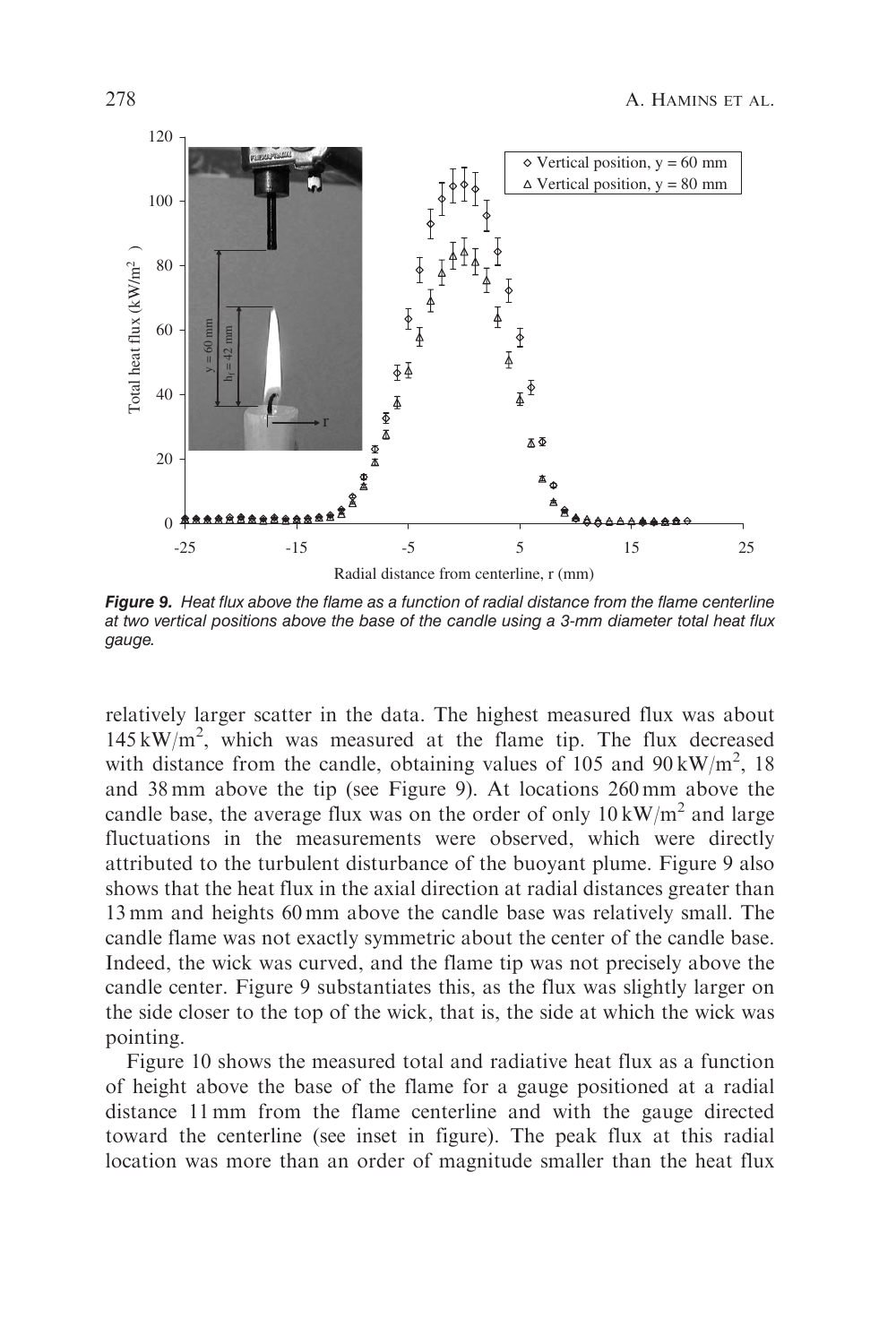

**Figure 10.** Total and radiative heat flux as a function of height above the base of the flame at a radial distance 11 mm from the flame centerline. The expanded uncertainty in the total and radiative heat flux is 12%.

directly above the center of the candle flame, as seen in Figure 9. It should also be noted that the radiative flux onto the gauge was undoubtedly affected by the view factor and gauge orientation for such close locations to the flame. It is evident in Figure 10 that the radiative heat flux was the predominant form of heat transfer over the length of the visible flame, that is, over the first 40 mm above the base of the flame. The label in Figure 10 refers to this zone as the flame region. For locations above this zone, radiative heat flux was less significant and convective heat transfer apparently dominates, presumably due to the plume of hot combustion products exiting the candle flame. In this context, consideration of Figure 9 suggests that the physical width of the hot plume, 60 and 80 mm above the base of the candle, was on the order of 25 mm in diameter. The flux profiles (in Figure 9) also suggest that the plume was fairly straight, with a shape not unlike a cylinder, at least from 60 to 80 mm above the candle. An additional series of radial heat flux measurements (similar to those shown in Figure 10) at a height of 50 mm above the base of the flame confirmed the data presented in Figure 10. For distances farther from the candle (radial distances greater than 15 mm), the total and radiative heat fluxes became nearly equal.

The radiative emission by the candle flame to the surroundings was determined by integrating the radiative heat flux shown in Figure 10 along the y-axis, representative of a control volume surrounding the candle. Assuming axisymmetry, the radiative heat flux data,  $\dot{q}_r''$  ( $R_o = 11$  mm, y),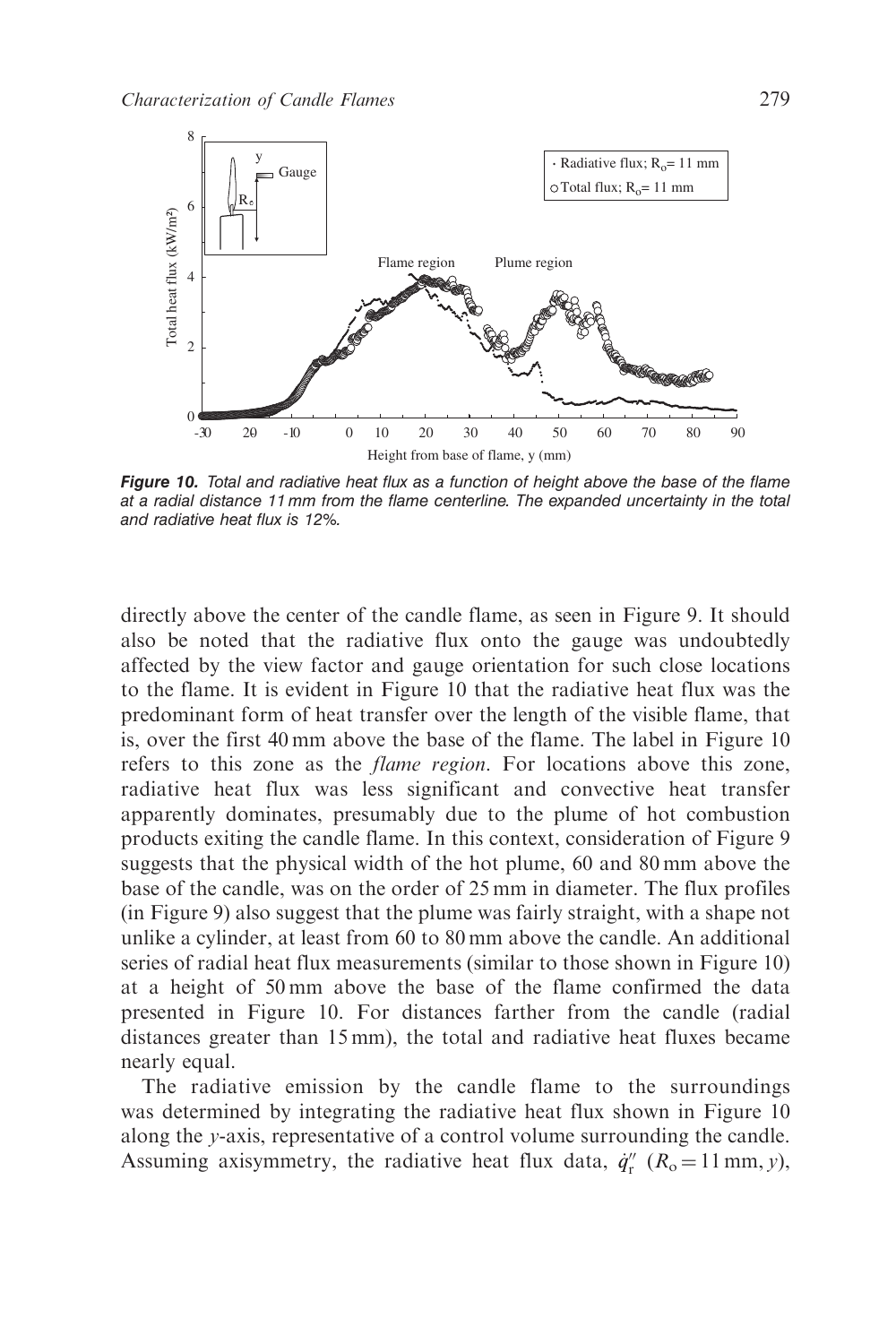in Figure 10 was integrated in the vertical  $(y)$  direction to determine the approximate value of  $\dot{Q}_r$  following [25]:

$$
\dot{Q}_{\rm r} = \pi R_{\rm o}^2 \int_{-\infty}^{\infty} \dot{q}_{\rm r}''(y) \, \mathrm{d}y \tag{5}
$$

where  $R_0 = 11$  mm.

The radiative fraction emitted to the surroundings was determined using Equation (3). The total heat release rate of the flame was taken as the product of the average mass loss rate and the measured net heat of combustion  $(H_c)$ . The radiative fraction was determined by finding the ratio of the radiative emission and  $\dot{m} \cdot H_c$ , which yielded a value of  $0.17 \pm 0.01$ . A propagation of error analysis for the radiative fraction measurement considering uncertainty in both the mass burning rate and the radiative flux measurements showed that the dominant contributor to the uncertainty in the radiative fraction was uncertainty in the radiometer calibration.

### CFD MODELING

In order to determine heat flux exposures from candle flames at different positions and the reaction of target materials, the candle flame was modeled using the NIST Fire Dynamics Simulator (FDS) [26]. This FDS is a computational fluid dynamic (CFD) fire model that predicts and visualizes the spread, growth, and suppression of a fire based on the underlying scientific principles governing fluid motion. The model numerically solves the conservation equations of mass, momentum, and energy that govern lowspeed, thermally driven flows with an emphasis on smoke and heat transport from fires. Throughout its development, FDS has been aimed at solving practical fire problems in fire protection engineering, while at the same time providing a tool to study fundamental fire dynamics and combustion. So, FDS has been used successfully to model laminar flames [27].

In this study, the simulation of heat flux was emphasized in an effort to develop a tool that could be used in arson investigation. A companion software package, called Smokeview, graphically presents the results of the FDS three-dimensional time-dependent simulation as it animates the flame structure in three dimensions including the heat flux, temperature, and fluid velocity field [26]. The FDS/Smokeview software package allows viewing of the simulated results from any angle and from inside or outside the computational boundaries.

The core hydrodynamic algorithm is an explicit predictor–corrector scheme, second order accurate in space and time. The FDS uses a mixture fraction combustion model. The mixture fraction is a conserved scalar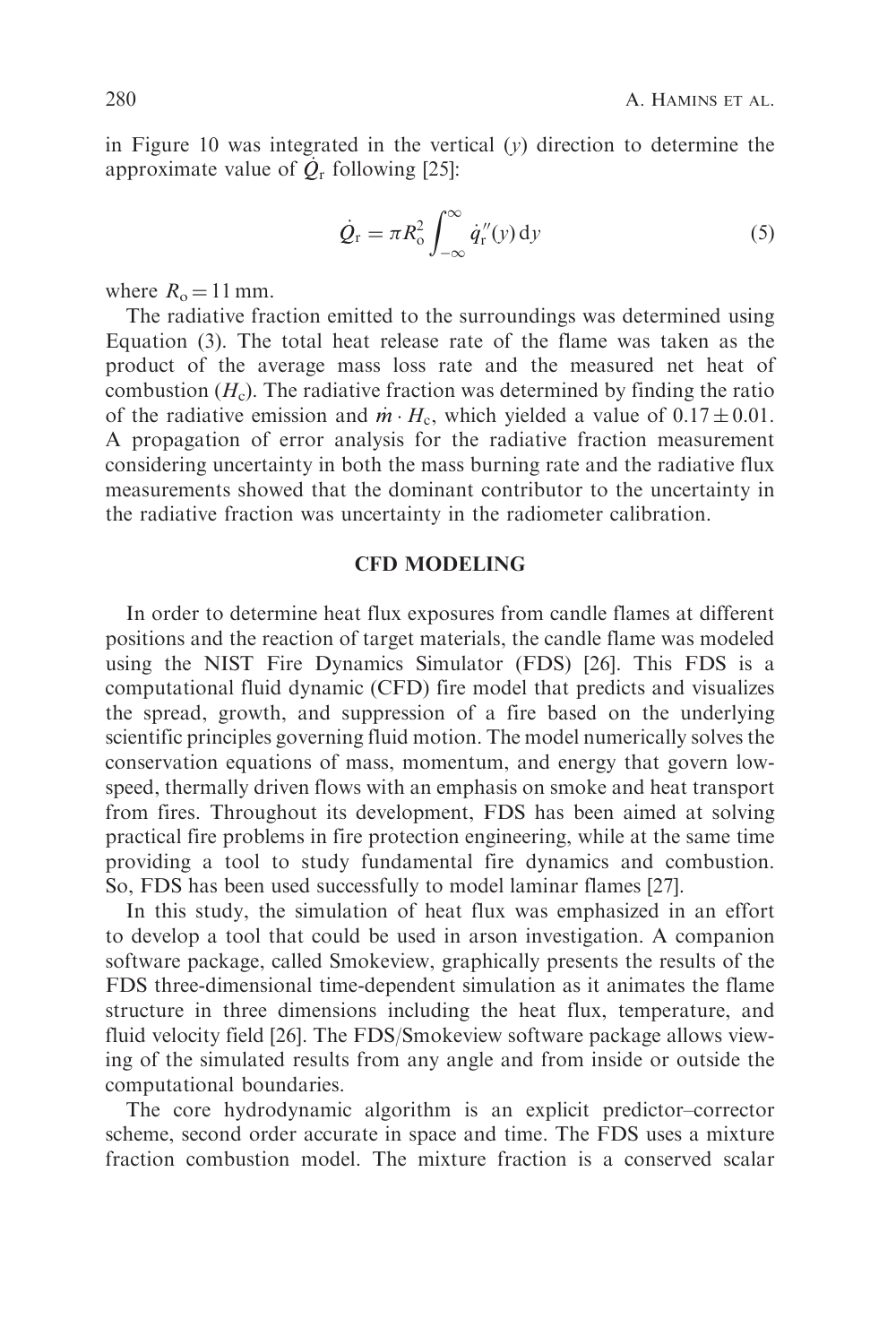quantity that is defined as the fraction of gas at a given point in the flow field that originated as fuel. This model assumes that combustion is mixingcontrolled, and that the reaction of fuel and oxygen is infinitely fast. The mass fractions of all of the major reactants and products can be derived from the mixture fraction by means of 'state relations,' empirical expressions arrived at by a combination of simplified analysis, and measurement. Radiative heat transfer is included in the model via the solution of the radiation transport equation for a non-scattering gray gas. This equation is solved using a technique similar to finite volume methods for convective transport, thus it is known as the finite volume method (FVM). Approximately 100 discrete angles are used to determine the distribution of radiative energy at each point. Thus, FDS approximates the governing equations on a rectilinear grid. All solid candle surfaces were assigned thermal boundary conditions in addition to information about the burning behavior of the material. For application to candle flames, FDS needs experimental data to guide model development, and to ascertain the accuracy of the model predictions. The simulation results were evaluated based on accurate visual depiction of the flame shape and height, and comparison of the calculated and measured flux directly above the flame tip.

Model input parameters were adjusted to meet these two criteria better and once they were sufficiently met, the additional output parameters were evaluated and compared with the experimental values. For the initial modeling simulations, a  $48 \times 48 \times 80$  mm<sup>3</sup> (length  $\times$  width  $\times$  height) domain was created around the virtual candle. The grid size was  $1 \times 1 \times 2$  mm<sup>3</sup> around the candle and expanded to  $2 \times 2 \times 2$  mm<sup>3</sup> near the edges of the domain using the FDS linear grid transformation algorithm. This resulted in a total of 51,840 cells. For some cases, the height of the domain was extended, leading to a significantly larger number of cells and more lengthy computational run times. The wax portion of the candle was modeled as a solid inert material. The geometry of the candle including the circular shape and the curved wax pool were represented in as detailed a manner as the grid allowed. This was done to provide a realistic boundary condition for the flow of air into the flame. Preliminary models using a simple square shape produced noticeable effects on the airflow to the flame and on the heat flux to the surfaces above the flame. The boundary conditions for the flame model accounted for the presence of the heat flux gauge itself, which impacted the flow field.

The curvature of the wick was approximated from photographs. The wick was modeled as a 1-mm diameter cylinder that was 12 mm tall, with curvature causing it to extend 5 mm from the centerline in the radial direction. The lower 4 mm of the wick was taken as non-burning, which was consistent with observations that showed that the base of the flame was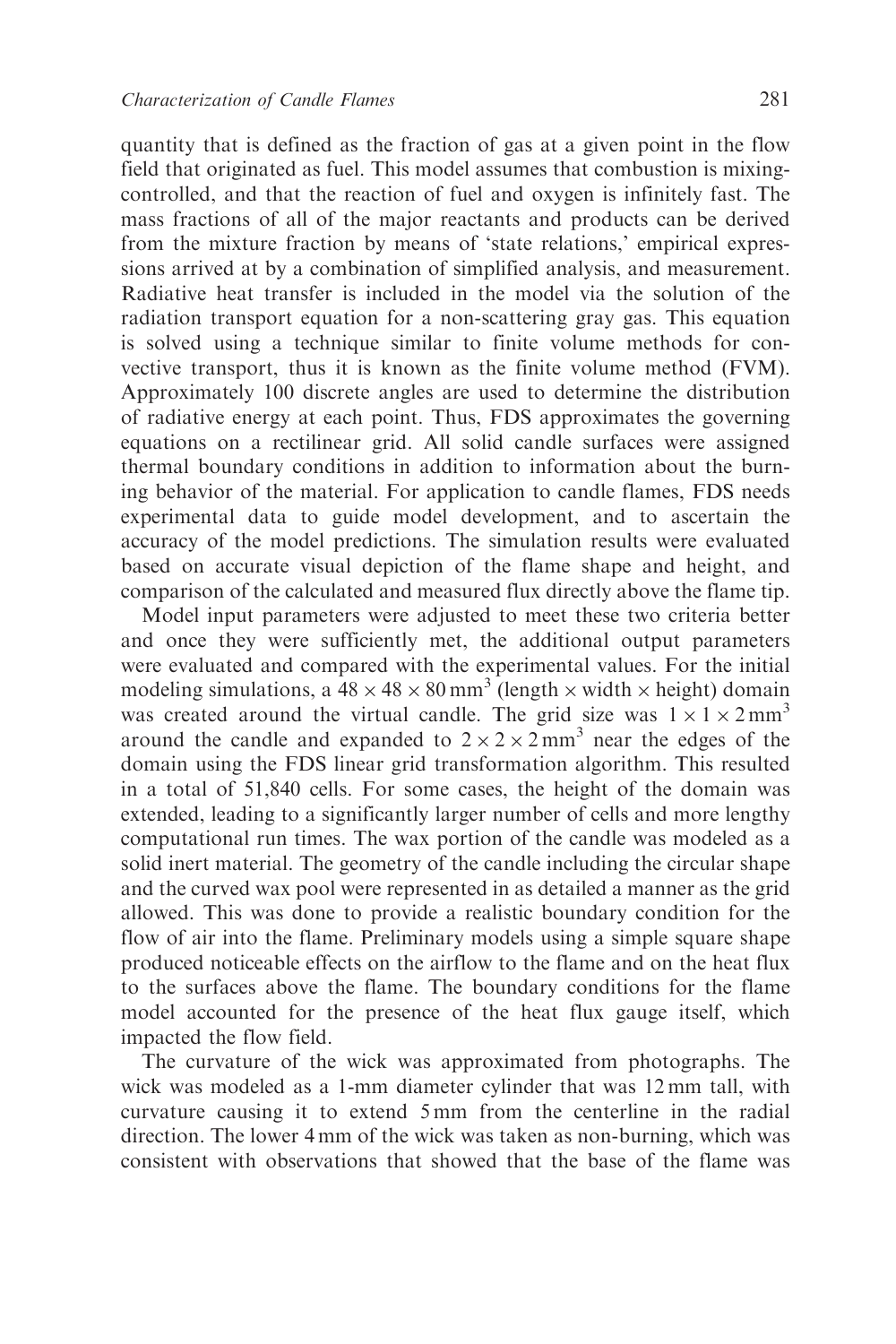about 4 mm above the molten wax pool. The heat release per unit area from all surfaces of the wick was taken as a uniform value of  $1967 \text{ kW/m}^2$ . This heat release rate was based on the average measured mass burning rate of the candle (0.105 g/min), the heat of combustion value measured in cone calorimeter experiments  $(43.8 \text{ kJ/g})$ , and the surface area of the burning wick  $(39 \text{ mm}^2)$ .

The calculations required information on the stoichiometry of the fuels and the radiative fraction of the flame. The properties of the burning wax were based on  $C_{24}H_{50}$ , which is a reasonable approximation, as seen in Table 1. To test the sensitivity of the result to fuel properties, calculations were also performed using the properties of *n*-heptane  $(C_7H_{16})$  and methane (CH4). The stoichiometry was defined by the molecular composition. The calculated heat flux was sensitive to the input radiative fraction, which was taken as 17%, as measured.

Figure 11 compares a photo-image of a burning candle to the simulated flame represented by the isosurface of stoichiometric mixture fraction, which provides an adequate representation of the flame shape. The calculated flame height is 40 mm as compared to the measured value of 42 mm. Figure 12 compares the simulated vertical and horizontal heat flux



Figure 11. (a) Simulation of the burning candle as represented by the calculated isosurface of stoichiometric mixture fraction and (b) photograph of the burning 21-mm diameter candle.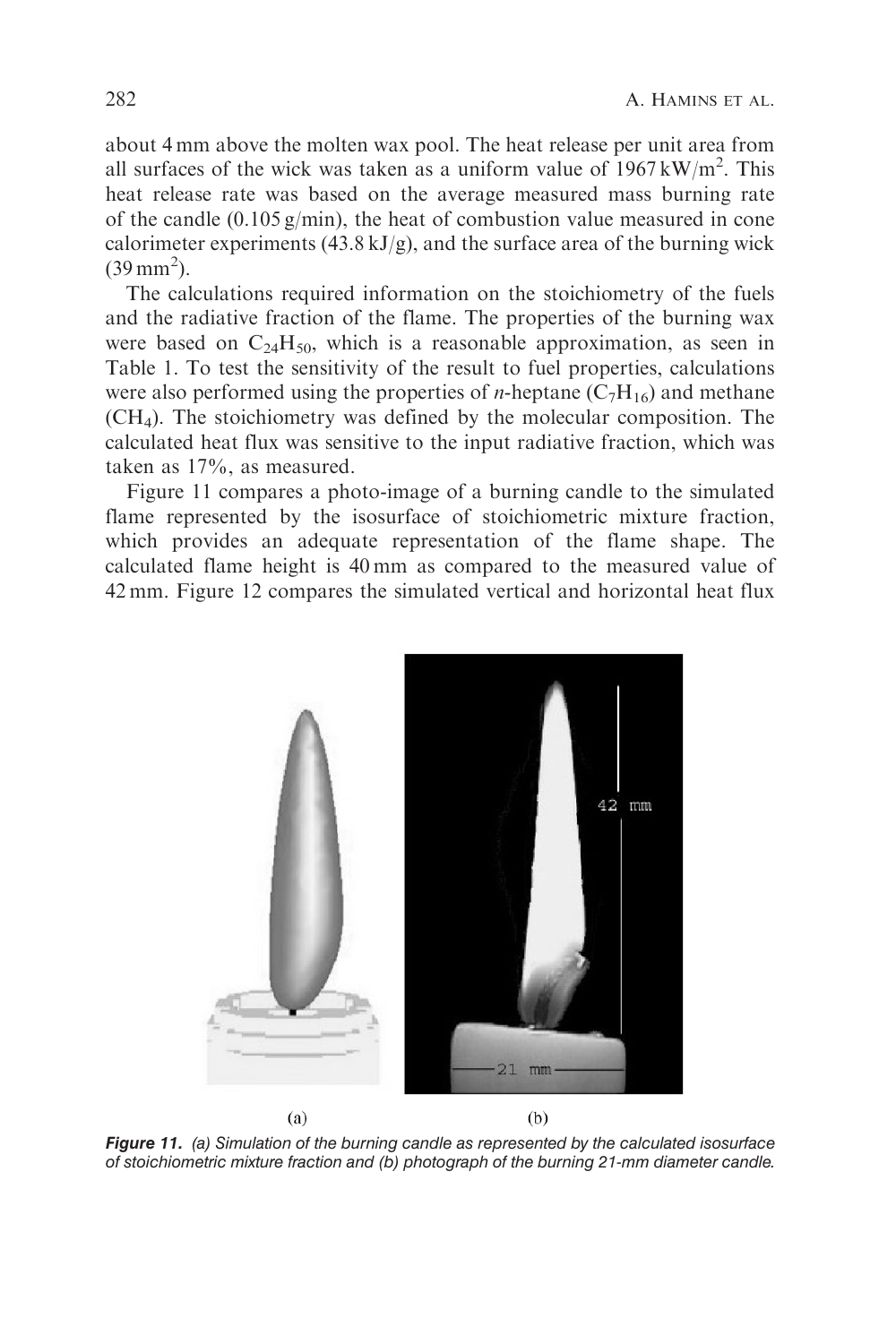

Figure 12. Total heat flux in the upward direction as a function of distance above the candle base along the centerline.

values predicted by FDS with the experimental measurements. The results in Figure 12 show a measured and simulated peak heat flux near the flame tip of 145 and  $160 \text{ kW/m}^2$ , respectively. The error bars in the figure represent the standard deviation based on repeat measurements. The measurements agree reasonably well with the FDS simulation results.

### **CONCLUSIONS**

Fires caused by candles are occurring at an increasing rate every year. Despite this fact, there is a lack of available information that fire investigators can use to help determine the potential of a candle to ignite adjacent fuels. Through this study, an attempt has been made to bridge this gap and build a modeling tool that can be used by fire investigators. In the initial part of this study, the basic properties of paraffin wax have been compiled, measurements and data on the burning characteristics of paraffin wax candle have been presented. The input parameters necessary to model that candle flame have been provided, along with a comparison of predicted and measured values. The results of the model validation provide input procedures and properties necessary to model candle flames of different geometries as well as the interaction of those flames with different targets, ultimately facilitating insight into the possibility of ignition.

Given enough time, the heat flux generated by a typical candle is large enough to ignite secondary objects located even 200 mm above the base of the candle. Nearby objects that are not directly over the candle base can also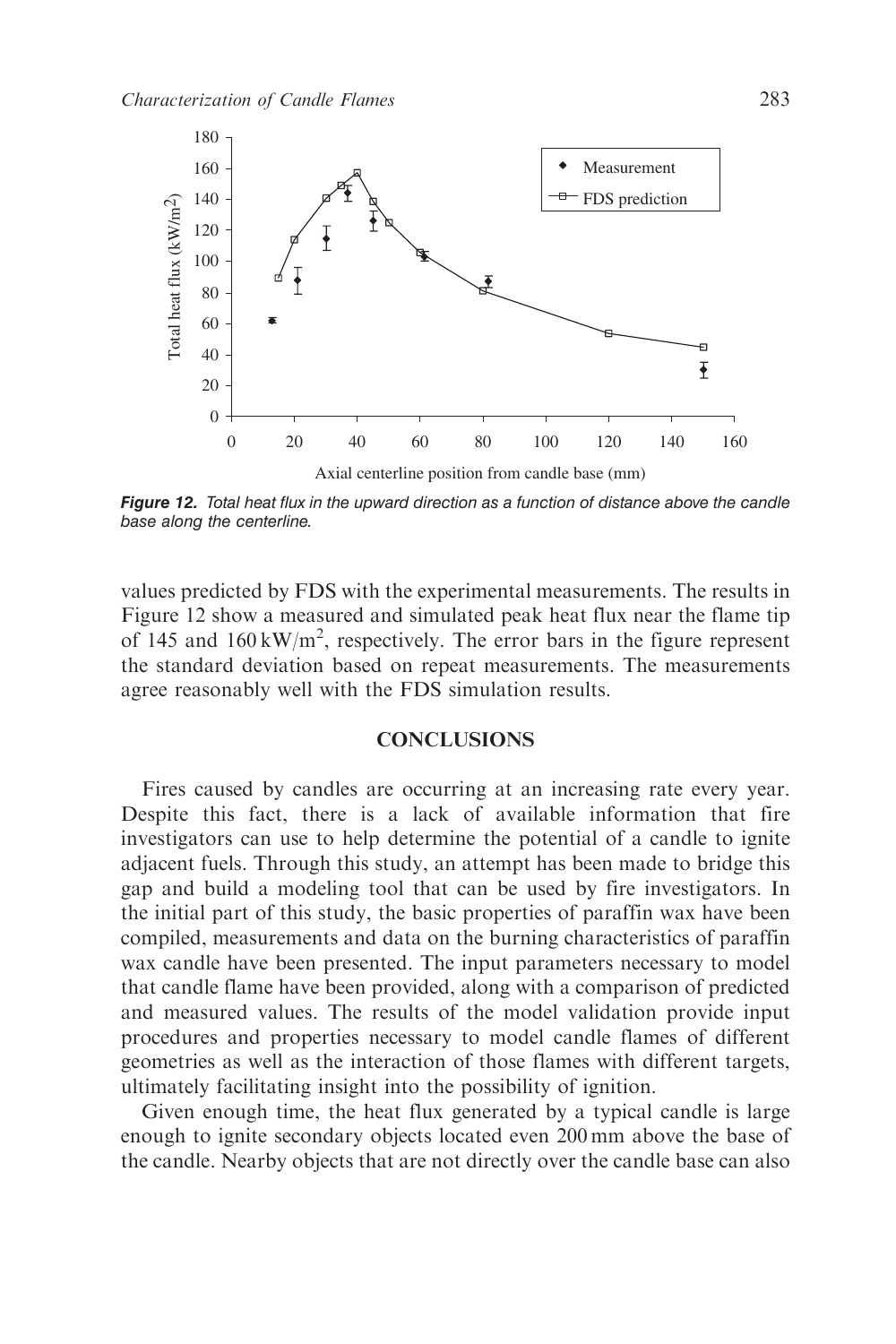be ignited, but must be located much closer for ignition to occur. The development and validation of a computer simulation of a candle flame may provide a tool for arson investigators as they attempt to test ignition hypotheses.

Additional research is needed on the topic of candle burning. Information provided by the CPSC [2] indicates that many candle-related fires are due to causes other than unattended candles, close proximity to combustibles, or negligence. These include candle flare-up, candles that explode, low wax level, shattered containers, flammable containers, candle reignition, and tipover. These types of events clearly need further investigation. In addition, the ignition of real materials by candles needs to be investigated. In this regard, experiments investigating the ignition of representative materials exposed to candle flames in various orientations would be of value to arson investigators.

### ACKNOWLEDGMENTS

This work was funded by the National Institute of Justice through the Office of Law Enforcement Standards. The authors are grateful to Michael Smith of NIST, who carefully performed the cone calorimeter measurements and to Susan Ballou who was the scientific monitor of this work for the Office of Law Enforcement Standards at NIST.

#### **REFERENCES**

- 1. ''The Candle Industry,'' National Candle Association, Washington, DC, 2002.
- 2. Kyle, Susan, ''Preliminary Report on In-Depth Investigations of Incidents Involving Candle,'' Consumer Product Safety Commission, March 2002.
- 3. Ahrens, M., ''Home Candle Fires,'' National Fire Protection Association, September 2004.
- 4. Candle Fires in Residential Structures, Topical Fire Research Series, Vol. 12, No. 12, U.S. Fire Administration, Emmitsburg, MD, February 2001 (Revised December 2001).
- 5. ''Candle Use and Safety,'' National Candle Association, Washington, DC, 2002.
- 6. Faraday, M., Faraday's Chemical History of a Candle, Chicago Review Press, Chicago, IL, 1988, 124 pp.
- 7. ''Candle Making and Ingredients,'' National Candle Association, Washington, DC, 2002.
- 8. Kirk-Othmer, Encyclopedia of Chemical Technology, Third Edition, Vol. 24, John Wiley & Sons, New York, pp. 473–476.
- 9. ''Wax Product List Petroleum & Natural Wax Products,'' Hase Petroleum Wax Company, Arlington Heights, IL, 2002.
- 10. Technical Bulletin Shell Paraffin and Microcrystalline Waxes: SHELLWAX<sup>®</sup> and SHELLMAX®, Shell Lubricants, October 2000.